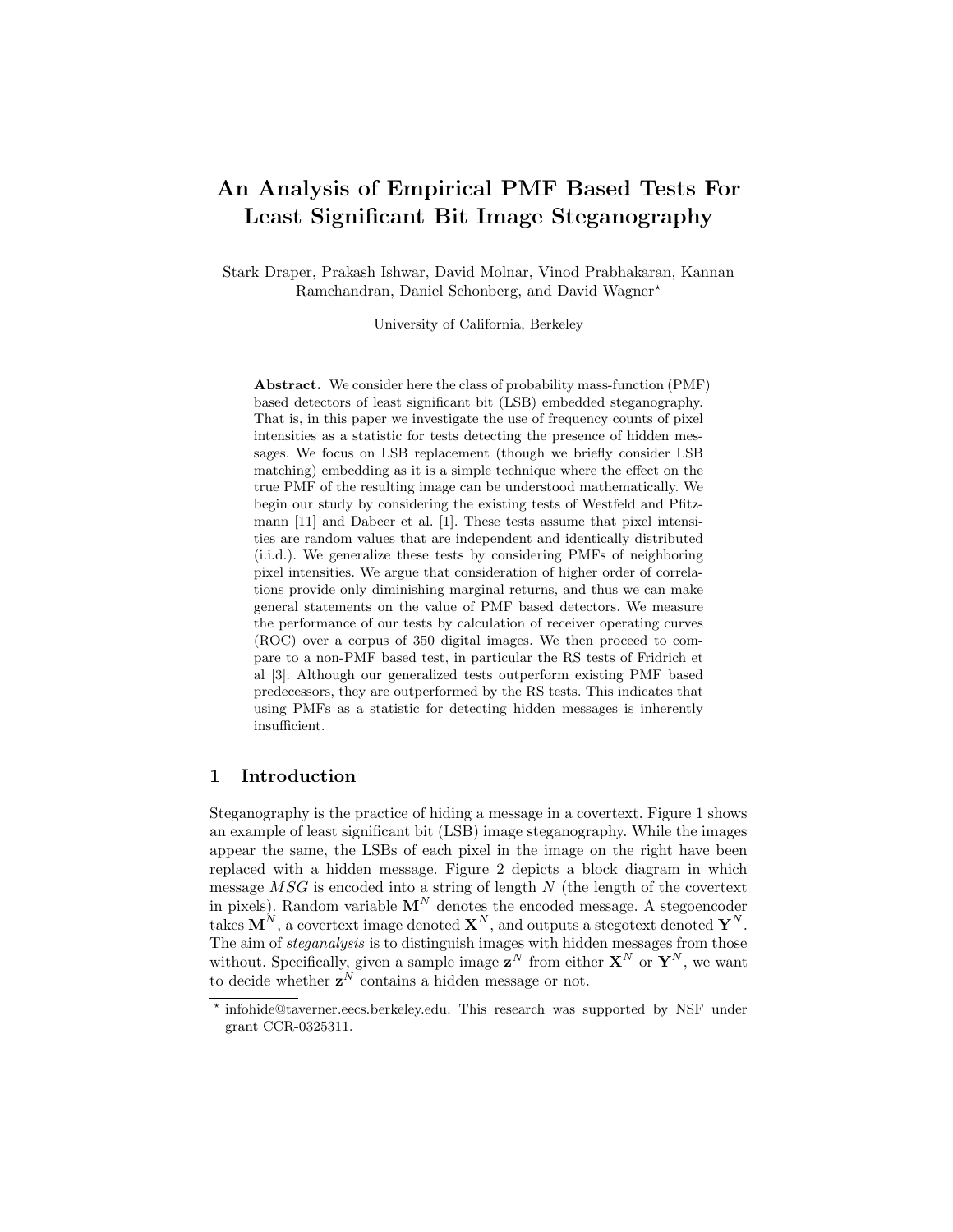In this paper we consider the class of probability mass function (PMF) based steganography detectors for LSB embedding. We restrict ourselves to PMF-based detectors of LSB embedding because it is possible to develop mathematically how the embedding impacts the PMF. By considering existing tests, and then generalizing new tests, we are able to make statements about the entire class of such detectors. Existing LSB PMF-based tests rely on an i.i.d. assumption about the observation. Our new tests use a first-order memory model in order to capture spatial correlations between neighboring pixels of the covertext. The advantage of considering memory is that it allows for greater separation between the embedded and covertext distributions. It is natural to believe that the greatest advantage in considering memory would be seen by this first-order generalization, and that further order increases would produce diminishing marginal gains. Note that this paper primarily focuses on LSB replacement embedding, though we briefly consider LSB matching.



(a) Normal (b) Embedded

Fig. 1. Example Photograph With LSB Embedding.

Our main contribution is to develop intuitions of how a higher order covertext model affects PMF-based steganalytic performance. To this end, we develop a first order memory generalization of the PMF covertext model and present three new tests based on our model. The first test is a generalization of the  $\chi_2$  test proposed by Westfeld and Pfitzmann and used by Provos and Honeyman in StegDetect [11] [8]. This test has the advantages of being simple and intuitive. Our next two tests are generalizations of the memoryless tests of Dabeer et al. [1]. The first of these generalizations is a blind test using the Kullback-Leibler (KL) divergence. The test is blind in that the test makes no assumptions about the specific the covertext. Our final test is an informed test, also based on the KL divergence. The informed test assumes knowledge (possibly only partial) of the covertext statistics. We build on the hypothesis testing framework of Dabeer et al. to obtain our tests. By developing this framework, we are able to show that our blind test is optimal for the class of first order memory models.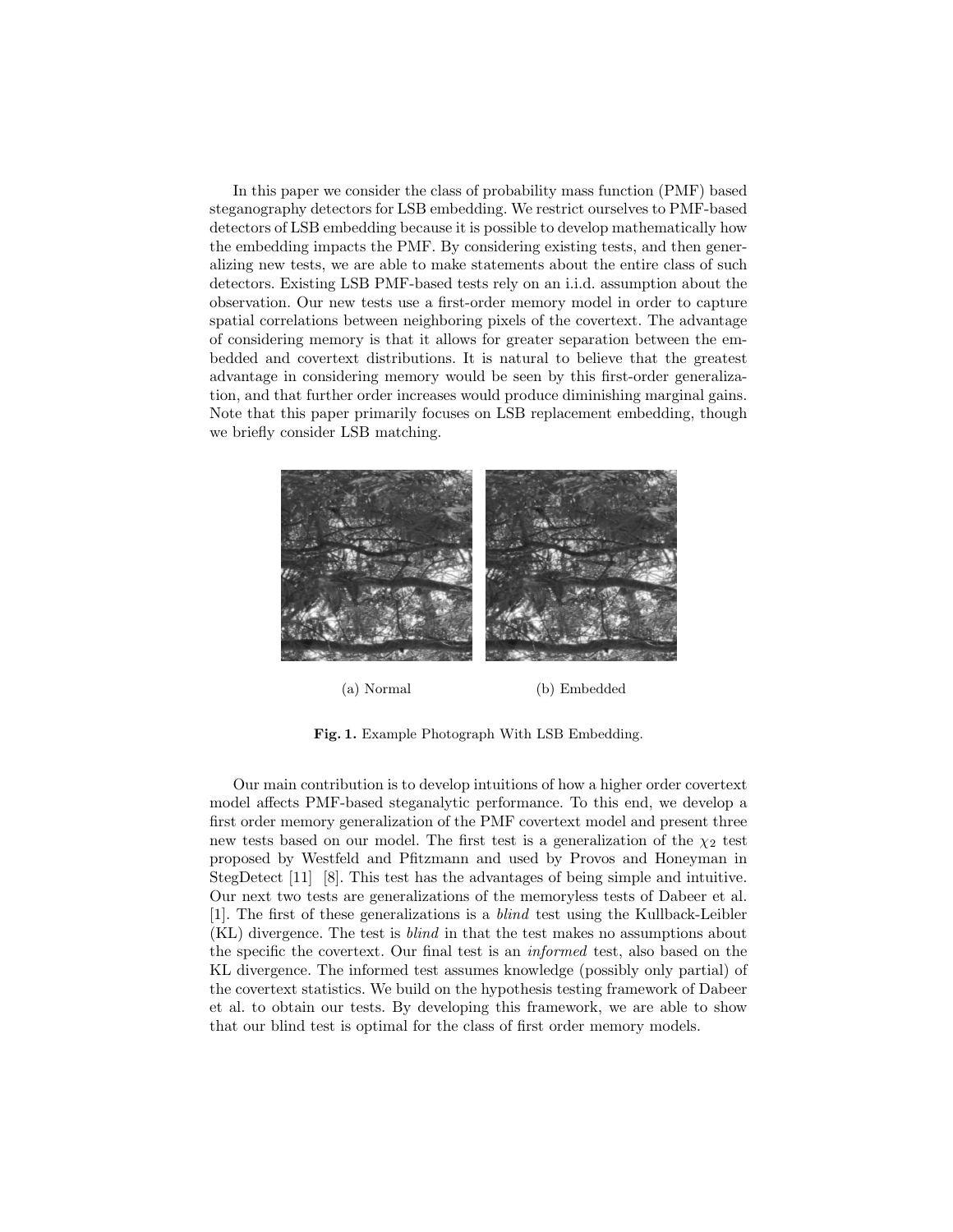

Fig. 2. Embedding message  $MSG$  into covertext **X** to obtain stegotext **Y** 

Our empirical results suggest that first order memory can lead to significant gains in the case of  $\chi_2$  tests, but only minor gains in the case of our blind tests. Since the gains from the consideration of the correlation are only marginal, this suggests that PMF based tests are inherently limited. When further comparing our tests against a non-PMF based test (the RS test of [3]), we see that the non-PMF based test exhibits far superior results, further discouraging the use of PMF based tests.

This paper is organized as follows. We begin by discussing simple PMF image models, define LSB replacement, and outline the hypothesis testing framework in Section 2. In Section 3 we discuss our higher order empirical PMFs and we introduce our covertext model and derive our new tests. Then, in Section 4, we empirically evaluate our tests, the test of Westfeld and Pfitzmann, the tests of Dabeer et al., and RS steganalysis. Finally, in Section 5 we consider LSB matching embedding and provide an extension of our framework to this embedding technique.

# 2 Background

In this paper, uppercase letters, such as  $X$ , refer to random variables, while lowercase letters, such as  $x$ , refer to instances of the corresponding random variable. Boldface letters, such as p, refer to either vectors or matrices, with the meaning clear from context. A superscript on a character indicates vector length. For example,  $\mathbf{X}^{N}$  is a vector-valued random variable of length  $N, X^{N} = (x_{1}, \ldots, x_{N}).$ 

Throughout this work, we assume that images are 8-bit grayscale throughout, with a set of pixel values from the alphabet  $A := \{0, 1, \ldots, 255\}$ . Let  $\mathcal{P}^0$  be the set of all probability mass functions (PMF) on  $A$ . Let  $\mathcal{P}'$  be the set of all joint PMFs on  $A \times A$ . Thus

$$
\mathcal{P} := \left\{ \mathbf{p} = (p_0, p_1, \dots, p_{255}) \in \mathbb{R}^{256} : p_i \ge 0, \sum_{i=0}^{255} p_i = 1 \right\}
$$
  

$$
\mathcal{P}' := \left\{ \mathbf{p} = \begin{pmatrix} p_{0,0} & \cdots & p_{0,255} \\ \vdots & \ddots & \vdots \\ p_{255,0} & \cdots & p_{255,255} \end{pmatrix} \in \mathbb{R}^{256 \times 256} : p_{i,j} \ge 0, \sum_{i=0}^{255} \sum_{j=0}^{255} p_{i,j} = 1 \right\}
$$

We will often speak of the *empirical PMF*  $q(z^N)$  of a vector  $z^N \in A^N$ . The empirical PMF  $q(\mathbf{z}^N)$  on A is just the normalized histogram of the pixel values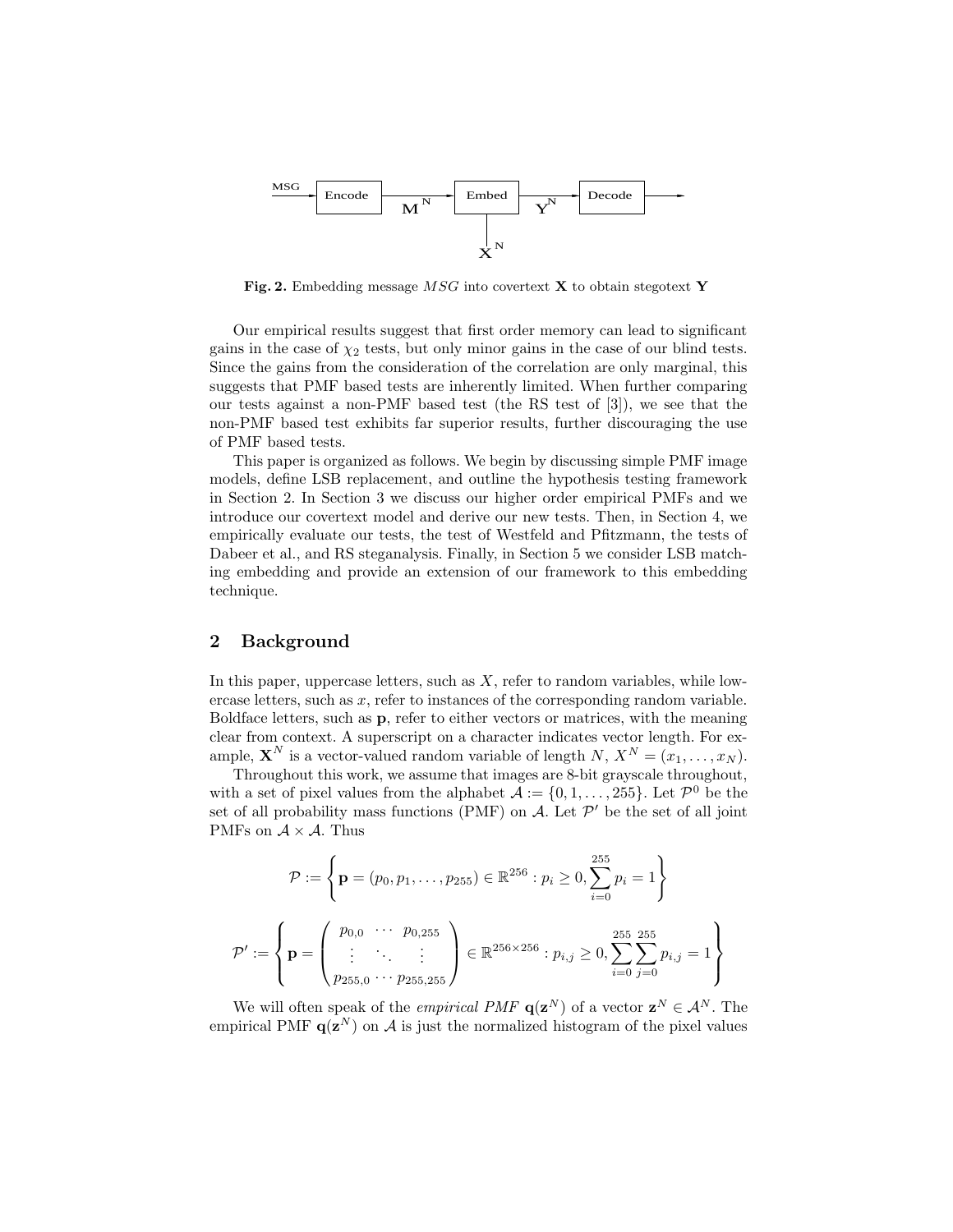in  $\mathbf{z}^N$ . Thus  $q_i = \frac{n_i}{\sum n_j}$  where  $n_j$  is the number of occurrences of value j in  $\mathbf{z}^N$ , i.e.  $n_j = \#\{k \in \{1, \ldots, N\} : z_k = j\}$ . Given a matrix  $\mathbf{z}^N \in \mathcal{A}^N \times \mathcal{A}^N$ , the first order empirical PMF  $\mathbf{q}(\mathbf{z}^{N})$  on  $\mathcal{A} \times \mathcal{A}$  is the normalized histogram of  $\frac{(N)(N-1)}{2}$ pairs of pixel values in  $z^N$ . We will omit the  $z^N$  and write q when the meaning is clear from context.

#### 2.1 LSB Replacement

We now proceed to define LSB replacement embedding. While an image with LSB replacement and the original image may be indistinguishable to the human eye, the empirical statistics vary. One can see visual evidence of this by comparing the histograms of pixel values between an original and a modified image; the modified image displays a pronounced "stair-step" effect. Example histograms for LSB replacement in which all pixels of an image have the least significant bit replaced with message data are shown in Figure 3.



Fig. 3. Histograms showing effect of LSB embedding at rate 1 in an 8-bit grayscale image. Histograms from the original image are on the top row and histograms from the embedded image are on the bottom row. The plateaus giving the "stair-step" effect its name are pronounced in the embedded image.

When the LSB plane of the pixels are replaced with bits equally likely to be 0 or 1 (true at high rates), the probability of seeing the two pixel intensities whose other bit planes are equivalent are averaged. This is responsible for the "stairstep" character of embedded images. Though less pronounced at rates below one embedded bit per pixel, the effect is still prominent enough to allow detection. Below, we make this notion more precise by first defining LSB embedding of a message and then giving properties that must hold for an embedded image.

Let  $\mathbf{m}^N$  be an encoded message, with  $m_i \in \{0, 1, \emptyset\}$ . The special  $\emptyset$  symbol indicates a location of the message where no embedding is performed. For LSB replacement embedding at *rate R*, we define an encoding function  $F_R: \{0, 1\}^{NR} \to$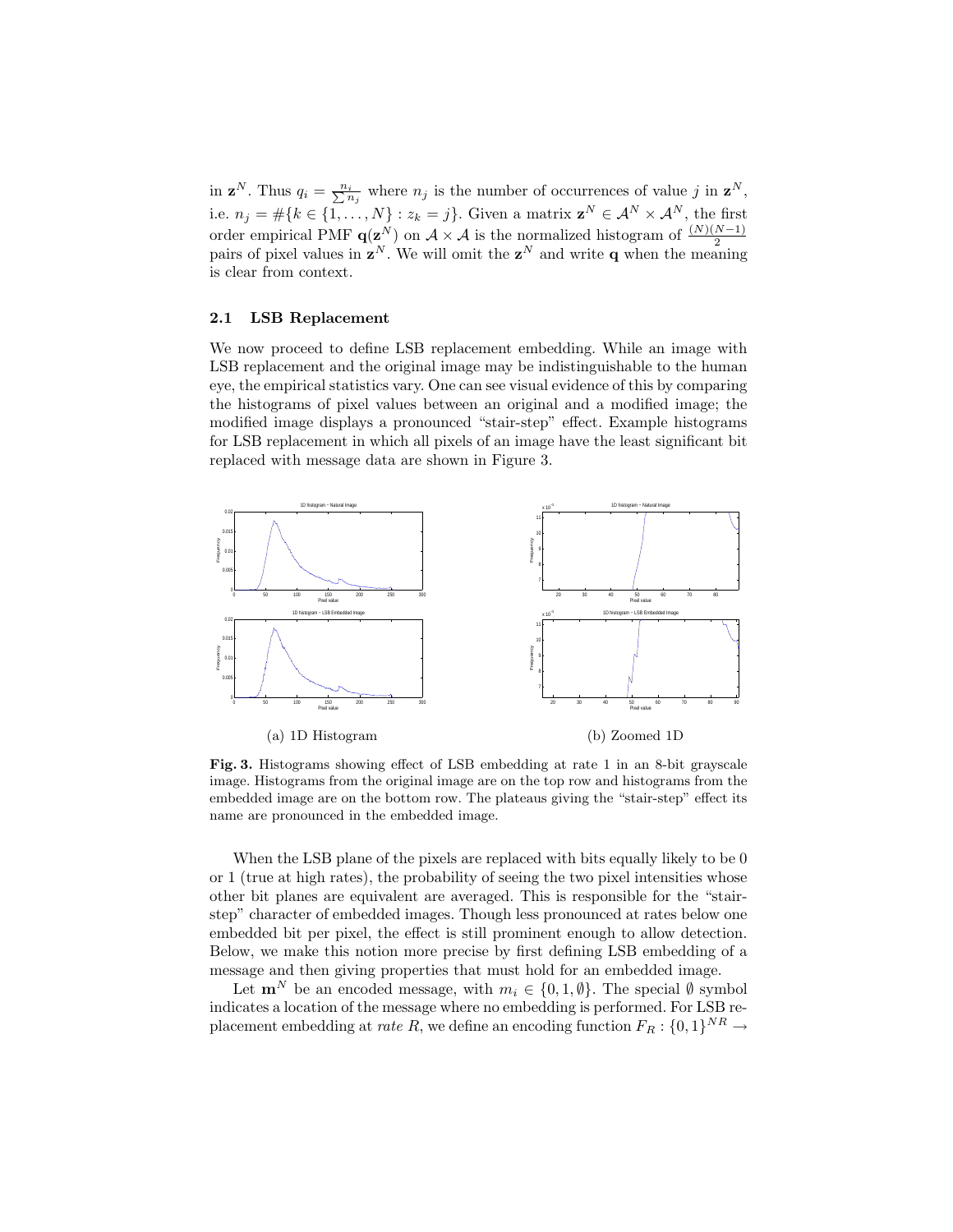$\{0, 1, \emptyset\}^N$ ; this function "expands" an arbitrary message to N symbols with an expected fraction  $1 - R$  of  $\emptyset$  symbols. Let  $\mathbf{x}^N$  be an instance from the covertext distribution  $\mathbf{X}^{N}$ . We then define the embedding function  $\mathbf{y}^{N} := E(\mathbf{m}^{N}, \mathbf{x}^{N})$ . In the definition of this function below, we define only for the LSB plane, since all other bit planes of  $y^N$  are set equal to those of  $x^N$ .

$$
LSB(y_i) = \begin{cases} 1 & \text{if } m_i = 1\\ 0 & \text{if } m_i = 0\\ x_i & \text{if } m_i = \emptyset \end{cases}
$$

If  $\mathbf{X}^N$  has PMF  $p \in \mathcal{P}$  and we apply embedding  $\mathbf{y}^N = E(\mathbf{m}^N, \mathbf{x}^N)$  at rate R, then Y will have the PMF  $p_R \in \mathcal{P}_R$  given by

$$
p_{R,2l} = (1 - \frac{R}{2})p_{2l} + \frac{R}{2}p_{2l+1}, \quad \text{for } l = 0, 1, ..., 127
$$
  
\n
$$
p_{R,2l+1} = \frac{R}{2}p_{2l} + (1 - \frac{R}{2})p_{2l+1}, \quad \text{for } l = 0, 1, ..., 127
$$
 (1)

Notice that the larger the embedding rate  $R$ , the "smaller" the set of possible PMFs  $P_R$  (as shown by Dabeer et al. [1]). An alternative view of averaging over groups of consecutive pixel intensities is to see that it limits the ratio between those PMF values. The following relationships are derived.

$$
\frac{R}{2-R} \le \frac{p_{R,2l}}{p_{R,2l+1}} \le \frac{2-R}{R}, \quad \text{for } l = 0, 1, \dots, 127
$$
 (2)

Thus we see that for all  $p_R \in \mathcal{P}_R$  the ratio of pixel pairs is bounded. These bounds explain the "stair-step" effect observed in the histograms, since they limit how much pixels intensities within a group can deviate.

## 2.2 Hypothesis Testing

We now set up a hypothesis testing framework for tests to detect steganographic embedding. First we define the hypothesis that data is not embedded as  $\mathcal{H}_0$  and the hypothesis that data is embedded at rate R as  $\mathcal{H}_1$ .

$$
\mathcal{H}_0: \mathbf{p} \in \mathcal{P} \setminus \mathcal{P}_R, \ \ \mathcal{H}_1: \mathbf{p} \in \mathcal{P}_R
$$

A detector  $d_N$  is characterized by the acceptance region  $A \subseteq \mathcal{A}^N$ :

$$
d(\mathbf{z}^N) = \begin{cases} \mathcal{H}_0 & \text{if } \mathbf{z}^N \in A, \\ \mathcal{H}_1 & \text{otherwise.} \end{cases}
$$

We denote the false negative probability of a detector by  $P_1$  and the false positive probability by  $P_2$ . These probabilities are defined as follows

$$
P_1 := \Pr[\mathbf{x}^N \leftarrow \mathbf{X}^N, \mathbf{Y}^N = E(\mathbf{x}^N, \mathbf{m}^N), \mathbf{z}^N \leftarrow \mathbf{Y}^N : d(\mathbf{z}^N) = \mathcal{H}_0]
$$
  

$$
P_2 := \Pr[\mathbf{z}^N \leftarrow \mathbf{X}^N : d(\mathbf{z}^N) = \mathcal{H}_1]
$$

Notice that the random variable  $\mathbf{M}^N$  depends on the message encoding used. For detection to be nontrivial, the distribution over  $X^N$  must not be in the set  $\mathcal{P}_R$ .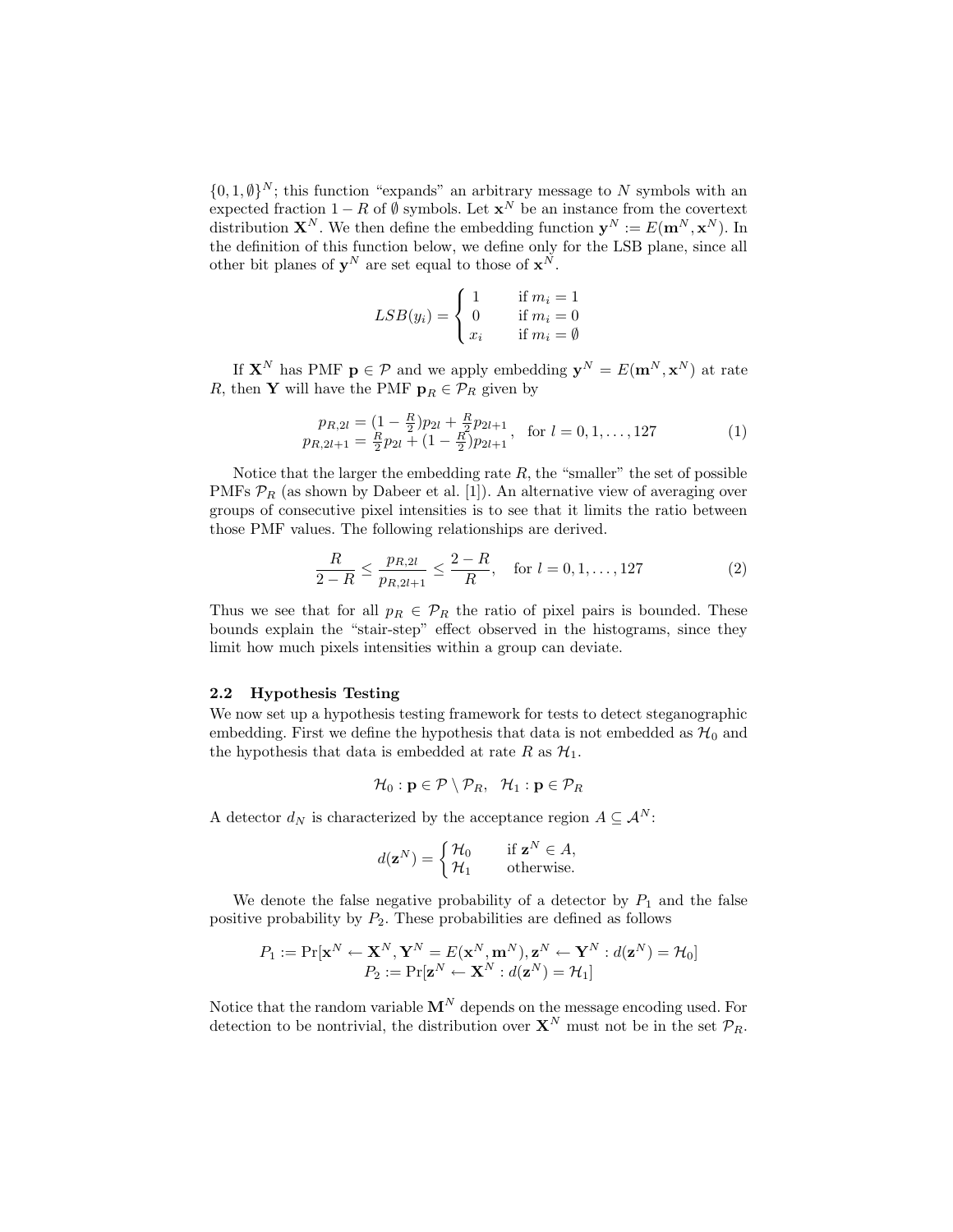We do not model  $\mathbf{X}^{N}$  as a "random" distribution, thus we do not need to consider a distribution over distributions; instead we assume that the distribution of  $\mathbf{X}^{N}$ is not in  $\mathcal{P}_R$ . This assumption is one we must make for this class of tests to work, and empirical results indicate that it is reasonable.

Now fix a constant  $\lambda > 0$  and consider a sequence of detectors  $\{d_1, d_2, \ldots\}$ . The value of  $\lambda$  represents the false negative probability we are willing to tolerate, while simultaneously wishing to minimize the false positive probability.

We seek a sequence of detectors that minimizes  $\liminf_{N\to\infty} -\frac{1}{N} \log(P_2)$  subject to the constraint  $\liminf_{N\to\infty} -\frac{1}{N} \log(P_1) \geq \lambda$ . Let **q** be the empirical PMF of a sample  $\mathbf{z}^N$ . Let  $D(\mathbf{q}||\mathbf{p})$  be the Kullback-Leibler divergence between PMFs **p** and **q**. Define  $D(q||\mathcal{P}_R) := \min_{\mathbf{p} \in \mathcal{P}_R} D(q||\mathbf{p})$ . We consider a sequence of detectors because by a result of Hoeffding we can specify a test which is asymptotically optimal as  $N$  goes to infinity [5]. The optimal test is the following

$$
d_{OPT(\lambda)}(\mathbf{q}) = \begin{cases} \mathcal{H}_0 & \text{if } D(\mathbf{q}||\mathcal{P}_R) \ge \lambda, \\ \mathcal{H}_1 & \text{otherwise.} \end{cases}
$$

where **q** is the empirical PMF derived from a sample  $z^N$ .

# 3 Steganography Tests

| Name             | Threshold Condition                                                                        | PMF Type       |
|------------------|--------------------------------------------------------------------------------------------|----------------|
| Memoryless blind | $D(\mathbf{q}  \mathcal{P}_R) \geq \lambda$                                                | Derived        |
| StegDetect       | $\chi_2(\mathbf{q}  \mathcal{P}_1) \geq \lambda$                                           | Derived        |
|                  | Memoryless informed $D(\mathbf{q}  \mathbf{p}_R) - D(\mathbf{q}  \mathbf{p}) \geq \lambda$ | Provided       |
| RS Steganalysis  | See [3]                                                                                    | Not Applicable |

|  |  | (a) Existing Tests |  |
|--|--|--------------------|--|
|--|--|--------------------|--|

| Name                 | Threshold Condition                                                                                  | <b>PMF</b> Type |
|----------------------|------------------------------------------------------------------------------------------------------|-----------------|
| First-order blind    | $D(\mathbf{q}  \mathcal{P}_R) \geq \lambda$                                                          | Derived         |
| First-order $\chi_2$ | $\chi_2(\mathbf{q}  \mathcal{P}_1) \geq \lambda$                                                     | Derived         |
|                      | First-order informed $D(\mathbf{q}  \mathbf{p}_R) - D(\mathbf{q}  \mathbf{p}) \geq \lambda$ Provided |                 |

### (b) New Tests

Fig. 4. Summary of tests. In the charts above, the middle column gives the threshold condition under which the tests outputs  $H_0$ . In the last column in the charts above, an explanation of which type of PMF the input is compared to is given.

In this section we present both existing tests and our extensions of them, a summary is given in Figure 4. Note that each of these tests compares a derived statistic to a threshold value  $\lambda$ . Specifically, in the following tests we compute a statistic  $\alpha \in \mathbb{R}$ . Given a statistic  $\alpha$ , the derived test  $d_{\lambda}$  works as follows:

$$
d_{\lambda} = \begin{cases} \mathcal{H}_0 & \text{if } \alpha \ge \lambda, \\ \mathcal{H}_1 & \text{otherwise.} \end{cases}
$$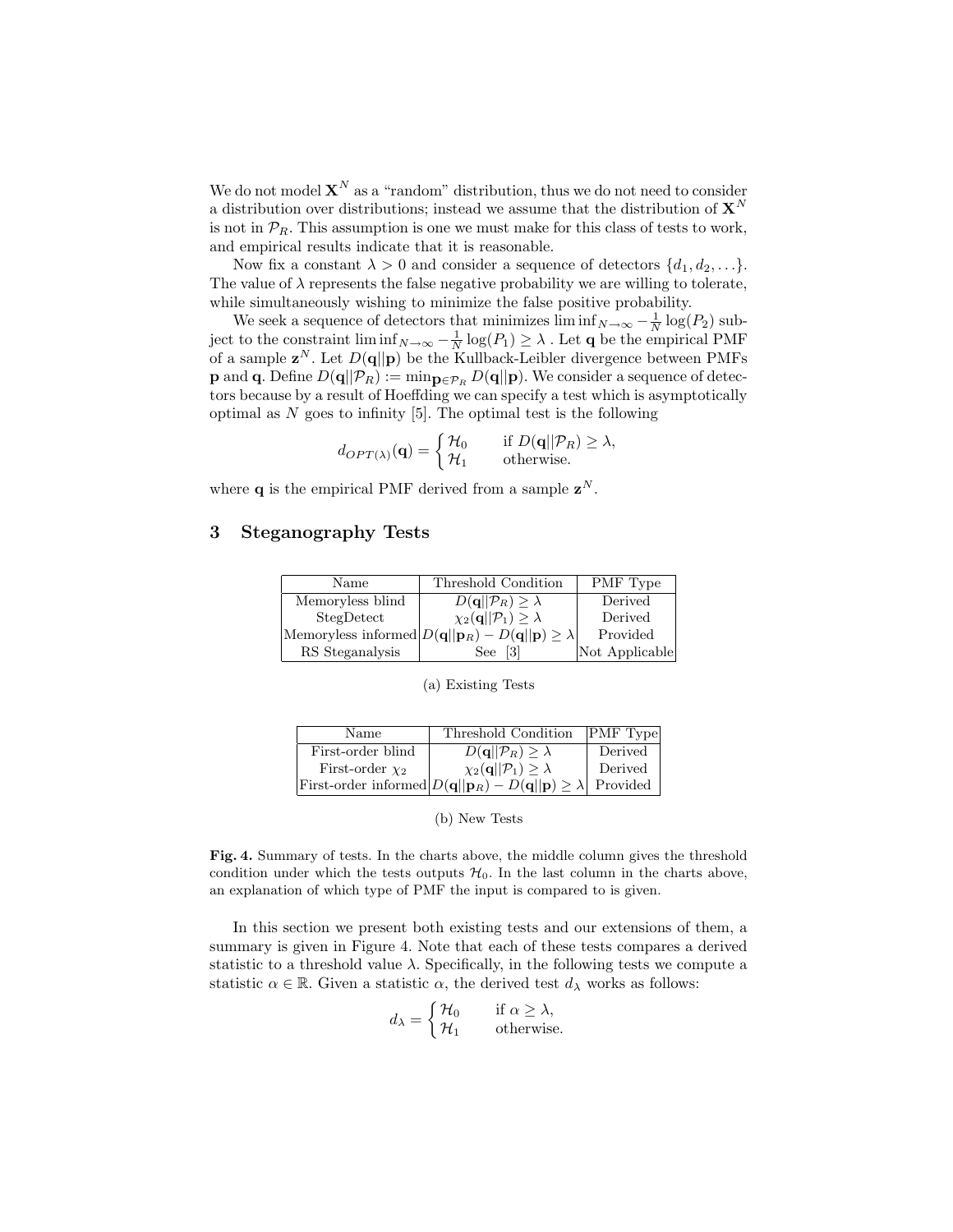Each of the tests below takes the empirical PMF q as an input. Further note throughout this section we define  $0/0 = 1$  for convenience.

#### 3.1 Properties of Neighboring Pixel PMFs

Before proceeding to the tests, we present background on first order memory PMFs. The relation between a first order PMF  $p \in \mathcal{P}'$  and an embedded first order  $\mathbf{p}_R \in \mathcal{P}'_R$  is

$$
p_{R,2l,2k} = (1 - \frac{R}{4})p_{2l,2k} + \frac{R}{4}p_{2l,2k+1} + \frac{R}{4}p_{2l+1,2k} + \frac{R}{4}p_{2l+1,2k}
$$
  
\n
$$
p_{R,2l,2k+1} = \frac{R}{4}p_{2l,2k} + (1 - \frac{R}{4})p_{2l,2k+1} + \frac{R}{4}p_{2l+1,2k} + \frac{R}{4}p_{2l+1,2k}
$$
  
\n
$$
p_{R,2l+1,2k} = \frac{R}{4}p_{2l,2k} + \frac{R}{4}p_{2l,2k+1} + (1 - \frac{R}{4})p_{2l+1,2k} + \frac{R}{4}p_{2l+1,2k}
$$
  
\n
$$
p_{R,2l+1,2k+1} = \frac{R}{4}p_{2l,2k} + \frac{R}{4}p_{2l,2k+1} + \frac{R}{4}p_{2l+1,2k} + (1 - \frac{R}{4})p_{2l+1,2k}
$$
\n(3)

for  $l = 0, 1, \ldots, 127, \quad k = 0, 1, \ldots, 127$ 

As in the memoryless case (Eq. (1)), where pixel intensities were considered in groups of two, from Eq. (3) it is clear we now consider pixel intensities in blocks of four  $(2\times 2)$ . As with the memoryless case, bounds on the ratios between pixel intensity frequencies can be generated for PMFs residing in  $\mathcal{P}_R$ .

$$
\frac{R}{4-3R} \le \frac{p_{R,2l,2k+1}}{p_{R,2l,2k}} \le \frac{4-3R}{R} \qquad \frac{R}{4-3R} \le \frac{p_{R,2l+1,2k}}{p_{R,2l,2k+1}} \le \frac{4-3R}{R}
$$
\n
$$
\frac{R}{4-3R} \le \frac{p_{R,2l+1,2k}}{p_{R,2l}} \le \frac{4-3R}{R} \qquad \frac{R}{4-3R} \le \frac{p_{R,2l+1,2k+1}}{p_{R,2l+1,2k+1}} \le \frac{4-3R}{R}
$$
\n
$$
\frac{R}{4-3R} \le \frac{p_{R,2l+1,2k+1}}{p_{R,2l+1,2k}} \le \frac{4-3R}{R} \qquad \frac{R}{4-3R} \le \frac{p_{R,2l+1,2k+1}}{p_{R,2l+1,2k}} \le \frac{4-3R}{R}
$$
\n
$$
(4)
$$

As in the memoryless case, examining histograms of images with high rate LSB embedding gives visual evidence that empirical statistics differ. Figure 5 exhibits the "blockiness" induced by the PMF averaging of high rate embedding.

#### 3.2 Chi-Squared Tests

In order to obtain a PMF for the basis of comparison,  $\chi_2$  tests calculate  $\mathbf{p}^*$ .  $\mathbf{p}^*$ is by applying Equations 1 and 3 (respective of PMF dimension) at rate  $R = 1$ . Once  $\mathbf{p}^*$  is generated, a  $\chi_2$  distance from the empirical PMF is measured. The formula for a  $\chi_2$  distance is

$$
\chi_2(\mathbf{p}, \mathbf{q}) = \sum_{i=0}^{255} \frac{(q_i - p_i^*)^2}{p_i^*}
$$

In this section, we also discuss the Westfeld and Pfitzmann statistic used by StegDetect here [11] [8]. StegDetect does not explicitly generate a comparison PMF but, as we show, is equivalent to the  $\chi_2$  test.

The StegDetect test of Westfeld and Pfitzmann[8] is defined here.

$$
\alpha = \sum_{k=0}^{127} \frac{(q_{2k+1} - q_{2k})^2}{q_{2k+1} + q_{2k}}
$$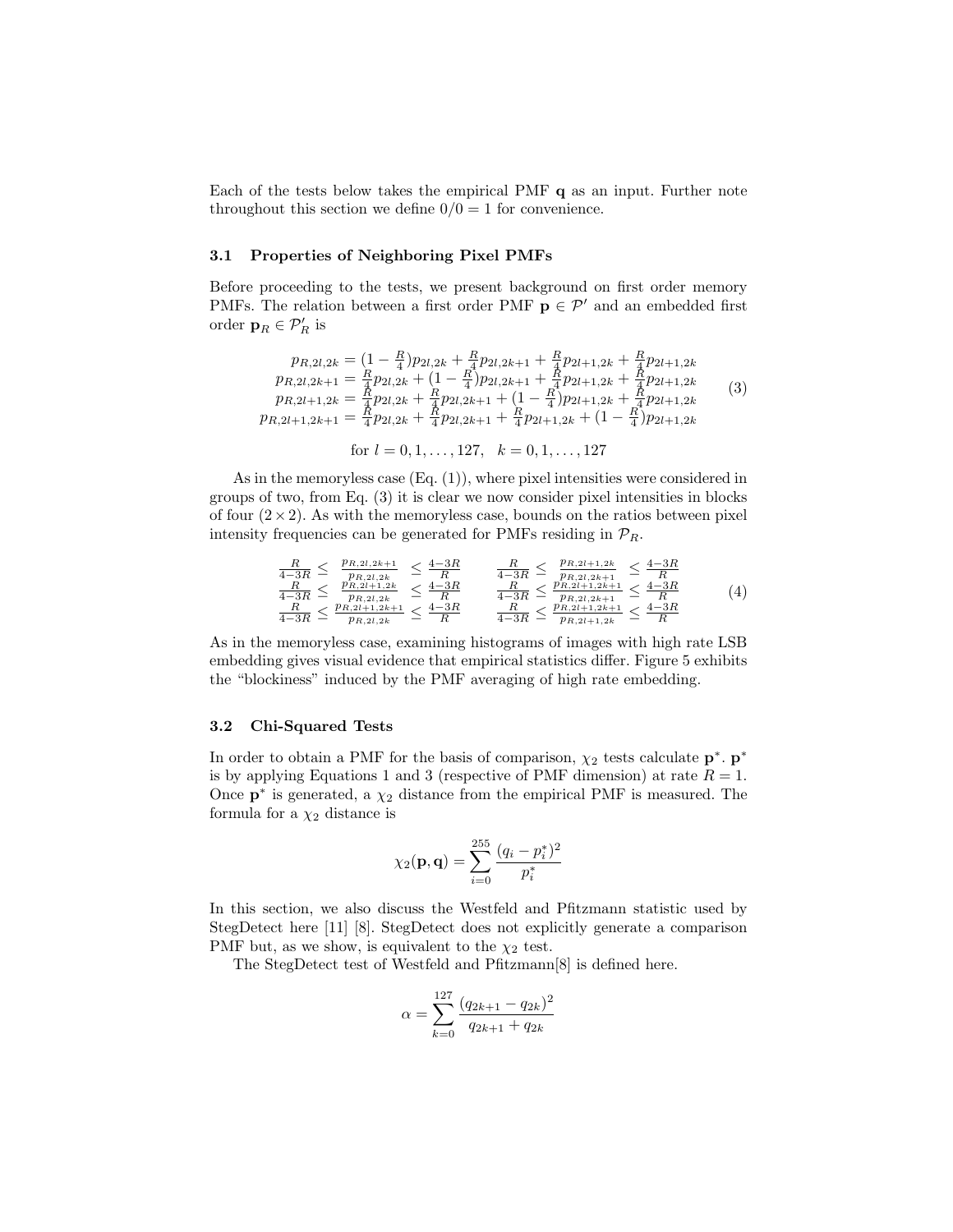

Fig. 5. Two-dimensional histograms of normal and embedded images. Note the "blockiness" effect in the histogram for the embedded image.

The memoryless  $\chi_2$  test is defined as follows.

$$
\alpha = \chi_2(\mathbf{p}^*, \mathbf{q}) = \sum_{i=0}^{255} \frac{(q_i - p_i^*)^2}{p_i^*}
$$
  

$$
p_{2k}^* = p_{2k+1}^* = \frac{q_{2k+1} + q_{2k}}{2}, \text{ for } k = 0, 1, ..., 127
$$

Finally, the first order  $\chi_2$  test is as follows.

$$
\alpha = \chi_2(\mathbf{p}^*, \mathbf{q}) = \sum_{i=0}^{255} \sum_{j=0}^{255} \frac{(q_{i,j} - p_{i,j}^*)^2}{p_{i,j}^*}
$$

 $p_{2l,2k}^* = p_{2l+1,2k}^* = p_{2l,2k+1}^* = p_{2l+1,2k+1}^* = (q_{2l,2k} + q_{2l+1,2k} + q_{2l,2k+1} + q_{2l+1,2k+1})/4$ for  $l = 0, 1, \ldots, 127, \quad k = 0, 1, \ldots, 127$ 

As can be seen above, the first order  $\chi_2$  test is the natural extension of its memoryless  $\chi_2$  counterpart. All three tests have the advantage of being computationally simple and easy to implement. Since these tests do not consider rate, however, they suffer when lower embedding rates are employed.

The StegDetect and the memoryless  $\chi_2$  test are in fact the same test, as proven mathematically below.

$$
\chi_2(\mathbf{p}^*, \mathbf{q}) = \sum_{i=0}^{255} \frac{(q_i - p_i^*)^2}{p_i^*} = \sum_{k=0}^{127} \left( \frac{(q_{2k} - p_{2k}^*)^2}{p_{2k}^*} + \frac{(q_{2k+1} - p_{2k+1}^*)^2}{p_{2k+1}^*} \right)
$$
(5)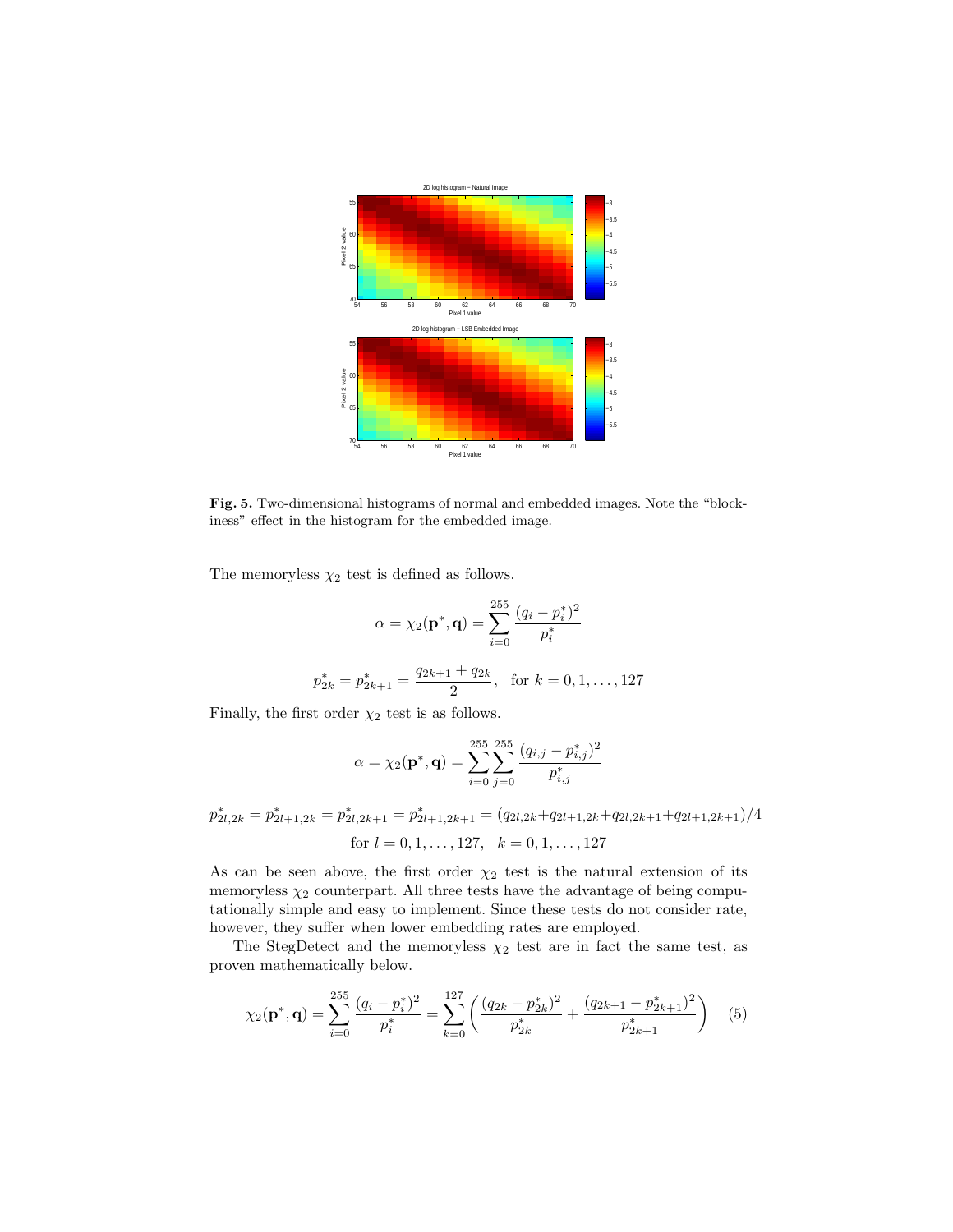$$
=\sum_{k=0}^{127} \frac{(q_{2k} - \frac{q_{2k} + q_{2k+1}}{2})^2 + (q_{2k+1} - \frac{q_{2k} + q_{2k+1}}{2})^2}{\frac{q_{2k} + q_{2k+1}}{2}}
$$
(6)

$$
= \sum_{k=0}^{127} \frac{(q_{2k} - q_{2k+1})^2 + (q_{2k+1} - q_{2k})^2}{2(q_{2k} + q_{2k+1})} = \sum_{k=0}^{127} \frac{(q_{2k} - q_{2k+1})^2}{q_{2k+1} + q_{2k}} \tag{7}
$$

#### 3.3 Blind Tests

Unlike the test above, our "blind" tests (blind of the covertext PMF) require knowledge of the rate R. Following our hypothesis testing framework, this test finds the distance between the observed PMF and the set of rate  $R$  embedded PMFs  $\mathcal{P}_R^i$ . Our memoryless Blind tests uses the statistic  $\alpha = D(\mathbf{q}||\mathcal{P}_R)$  while our first order Blind test uses  $\alpha = D(\mathbf{q}||\mathcal{P}'_R)$ .

The difficulty of computing these statistics efficiently lies in finding the PMF  $\mathbf{p} \in \mathcal{P}_R$  (or  $\mathbf{p} \in \mathcal{P}'_R$ ) that is closest to the observed PMF in  $\mathcal{P}_R$  or  $\mathcal{P}_R$  respectively. For the memoryless case, Dabeer et al. gave an algorithm for calculating the PMF p<sup>\*</sup> that minimizes this distance [1]. Pseudocode is given in Figure 6. Intuitively, this algorithm checks each set of PMF values to see if they violate Eq. (2). In the case that the conditions are not violated, the values of  $\mathbf{p}^*$  are set equal to q. If the conditions are violated though, the ratio of the two values are set equal to the violated bound while their sum is held constant.

For the first order memory test, the algorithmics become more involved. Let q denote the observed first order PMF. Pseudocode for computing p<sup>∗</sup> is shown in Figure 7.

Algorithm 3.1: FINDPSTARMEMORYLESS(q)

for  $l \leftarrow 0$  to 127 if  $\frac{q_{2l+1}}{q_{2l}} > \frac{2-R}{R}$ <br>then  $p_{2l}^{*} = \frac{R}{2}(q_{2l} + q_{2l+1})and p_{2l+1}^{*} = (1 - \frac{R}{2})(q_{2l} + q_{2l+1})$ else if  $\frac{q_{2l+1}}{q_{2l}} < \frac{R}{2-R}$ then  $p_{2l}^* = (1 - \frac{R}{2})(q_{2l} + q_{2l+1})$ and $p_{2l+1}^* = \frac{R}{2}(q_{2l} + q_{2l+1})$ else  $p_{2l}^* = q_{2l}$  and  $p_{2l+1}^* = q_{2l+1}$ 

Fig. 6. Algorithm for computing  $p^*$  for memoryless sources.

In this code, if a  $2\times 2$  block of pixels does not violate the conditions of Eq. (4), then the block is transferred to the  $p^*$ . If the conditions of Eq. (4) are violated, then the values of q are scaled so that the block satisfies those conditions while maintaining the same summation and relative scale. By following this procedure, the distance between the observed PMF q and the set  $\mathcal{P}_R$  is found.

These tests have two significant advantages over the simple  $\chi_2$  tests presented earlier. First, they are able to exploit knowledge of the rate  $R$ . This allows for strong performance at all rates. Second, the KL divergence is a more complete "distance" then the  $\chi_2$  metric.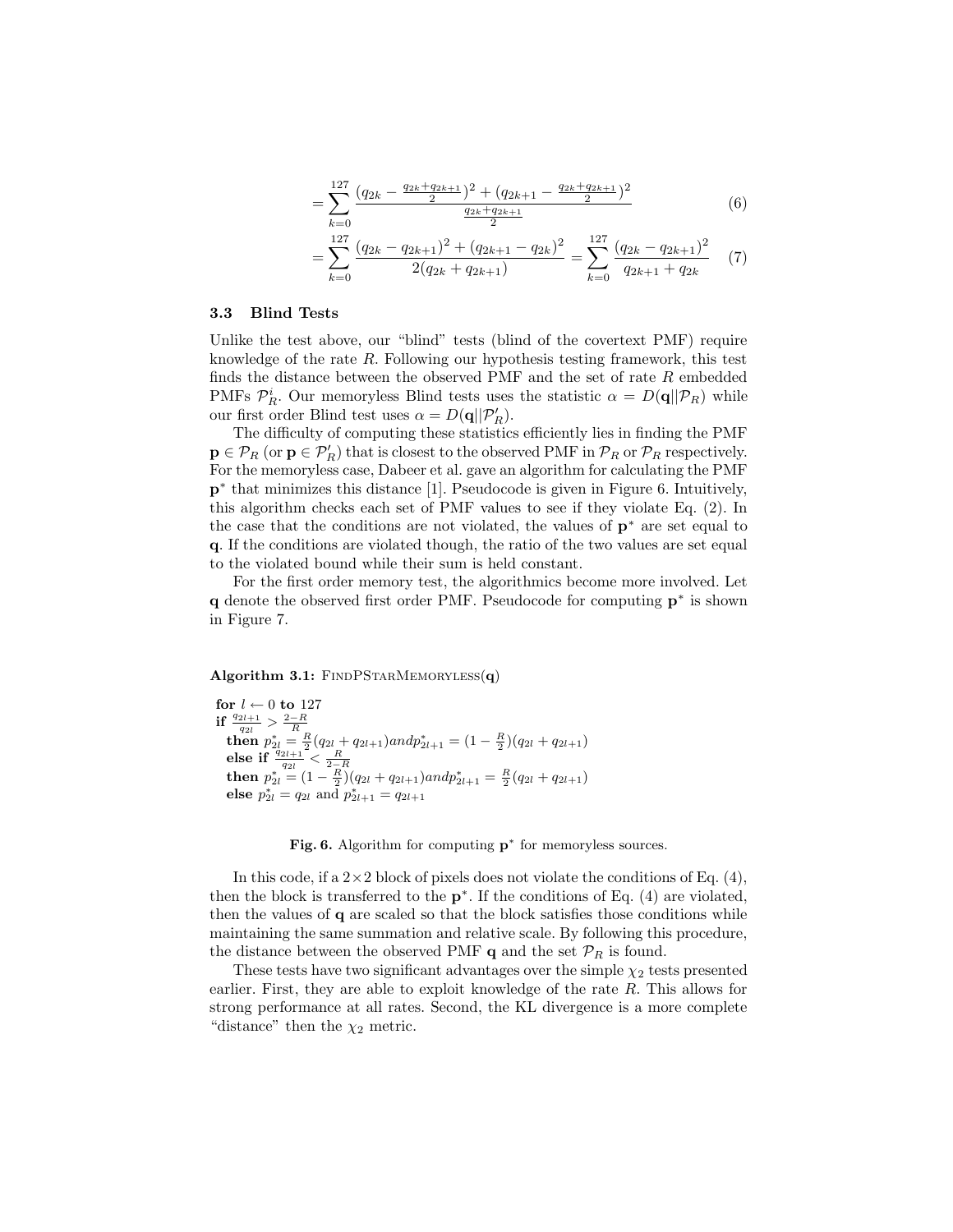Algorithm 3.2: FINDPSTARMEMORY(q): for  $l \leftarrow 0$  to 127 for  $k \leftarrow 0$  to 127  $Q \leftarrow \{q_{2l,2k}, q_{2l,2k+1}, q_{2l+1,2k}, q_{2l+1,2k+1}\}$  $\{w_1, w_2, w_3, w_4\} \leftarrow SortHighToLow(Q)$ if  $\frac{w_1}{w_4} > \frac{4-3R}{R}$  then  $\tilde{w}_i \leftarrow 4 \left( \frac{w_i - w_4}{w_1 - w_4} \right) \left( \frac{1 - R}{R} \right) + 1$  $\hat{w}_i \leftarrow \tilde{w}_i \frac{\sum_{j=1}^4 w'_j}{\sum_{j=1}^4 \tilde{w}_j}$  $\tilde{W} \leftarrow \{w_1, w_2, w_3, w_4\}$  ${p}_{2l,2k}^*, p_{2l,2k+1}^*, p_{2l+1,2k}^*, p_{2l+1,2k+1}^* \} \leftarrow InvertOrderOfSortOperation(\tilde{W})$ else  $\{p_{2l,2k}^*, p_{2l,2k+1}^*, p_{2l+1,2k}^*, p_{2l+1,2k+1}^*\} \leftarrow \{q_{2l,2k}, q_{2l,2k+1}, q_{2l+1,2k}, q_{2l+1,2k+1}\}$ 

Fig. 7. Algorithm for computing  $p^*$  for first-order sources.

#### 3.4 Informed Tests

In addition to the empirical PMF and target rate, "informed" tests take in information on the covertext PMF p. These tests compare the KL distances from both the given distribution and the rate R expected embedded distribution. For the memoryless case, the test takes in an input PMF p and observed PMF q and then runs as follows.

- Calculate the PMF  $\mathbf{p}_R \in \mathcal{P}_R$  which would result if we applied rate R embedding (with a random message) to a covertext with PMF  $p \in \mathcal{P}$ . This can be done according to Equation 1.
- Calculate  $\alpha = D(q||\mathbf{p}_R) D(q||\mathbf{p}).$

The first order memory case can be described similarly to the memoryless case. The test takes in an input PMF p and observed PMF q and then runs as follows.

- Calculate the PMF  $\mathbf{p}_R \in \mathcal{P}'_R$  which would result if we applied rate R embedding (with a random message) to a covertext with PMF  $p \in \mathcal{P}'$ . This can be done according to Equation 3.
- Calculate  $\alpha = D(\mathbf{q}||\mathbf{p}_R) D(\mathbf{q}||\mathbf{p}).$

Note that these tests opperate even if p is only an approximation to the true distribution of the covertext. The tests are robust to small errors in  $\bf{p}$ ; however, the quality of the test is limited by the quality of the supplied distribution. Careful choice of distribution is crucial when using an informed test.

# 4 Empirical Results for LSB Replacement

We calculated these tests on a set of 350 images chosen from a larger corpus of 2977 Portable Network Graphics (png) images obtained from Sullivan et al. [2]. We embed at 3 rates;  $R = 0.05$ ,  $R = 0.5$ , and  $R = 1.0$ . The messages were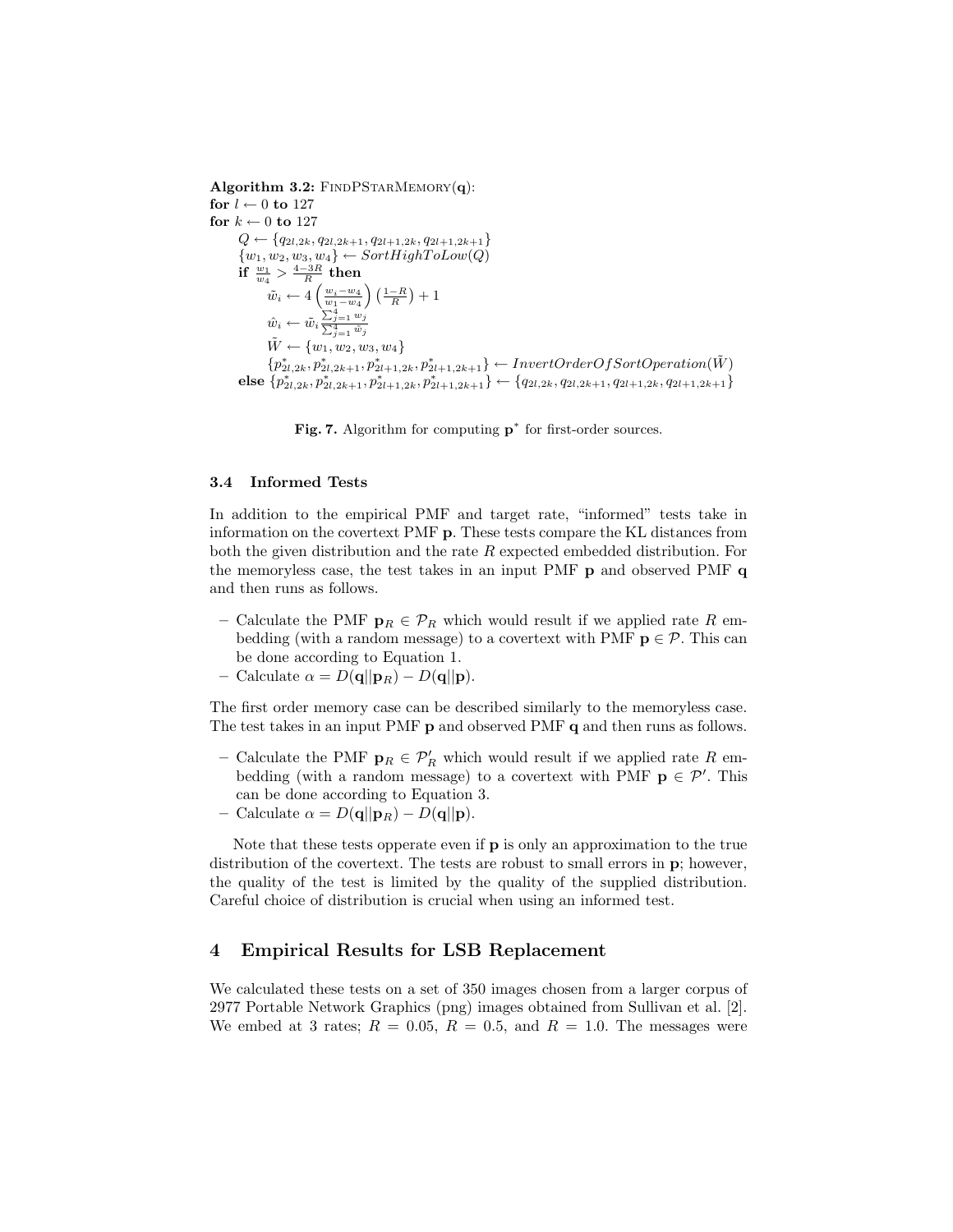generated randomly according to a Bernoulli $(1/2)$  i.i.d. random process. We ran each of the tests given in Section 3 on the embedded images.

Based on this data, receiver operating curves (ROC) were generated by calculating false negative and positive rates from a variety of thresholds. We provide the resulting ROCs in Figure 9. In the ROC plots, the results for the  $\chi_2$  tests (on the left) and the blind tests (on the right) at Rates 0.5 and 0.05 are presented. The memoryless tests are plotted with solid lines while the memory model tests are plotted with dashed lines. The  $R = 0.05$  results are always higher in the plot. For every test on the rate  $R = 1$  embedded data, the ROC curves are nearly ideal. Since these would be difficult to see in the plots, they have been omitted.

As expected, StegDetect and the memoryless  $\chi_2$  tests resulted in the same parameter value. As a result, the StegDetect lines are omitted below. Further, we see that the memory version of the  $\chi_2$  square test outperforms the memoryless version at rate  $R = 0.5$ . Since  $R = 0.05$  is such a low rate both tests perform very poorly, though moderate performance gain from the memory test is observed.

The memory blind test outperforms the memoryless blind test at rate  $R =$ 0.5. Here, the improvement in performance is less significant though, and they perform nearly identically for large false negative rates. As with the  $\chi_2$  tests, both blind tests perform nearly identically for  $R = 0.05$ , with the memoryless test slightly outperforming the memory test. Both tests perform poorly though due to the low rate. Note that at each rate, the blind tests outperform the  $\chi_2$  tests. This agrees with intuitions, since the  $\chi_2$  tests assume rate  $R = 1$  embedding.

The prior distributions we chose were obtained by averaging all the PMFs within our image corpus. Unfortunately, because our corpus is large, the resulting prior PMF did not match any single image well. In Figure 8 we show histograms of the prior distribution used for the informed test and the histogram of a particular image file to illustrate these differences. As a result of the choice of prior distribution we made (though it was the natural choice), each informed tests performed very poorly at every rate. Each time, the test results were nearly equivalent to random guessing. This suggests that proper choice of prior distribution for the informed test is essential.

Finally, we comment on the results of RS steganalysis. Our results showed RS steganalysis performing well in all cases, showing ideal or near ideal performance. We were able to draw two tentative conclusions from this result. First, the RS test has an advantage by trying to estimate the rate at which the embedding occurred as opposed to a parameter off which to make a decision. Second, there seems to be an advantage in working off the true data instead of the PMF as a summary statistic. This would suggest that a better model for steganalysis would be to include even higher order relationships, as the RS test does.

## 5 LSB Matching

Above, we have focused exclusively on LSB replacement embedding. An alternate form of LSB embedding is LSB matching [7]. In this section we briefly describe LSB matching and describe some results of our steganalysis framework against LSB matching on a corpus of digital camera images. As before, we encode a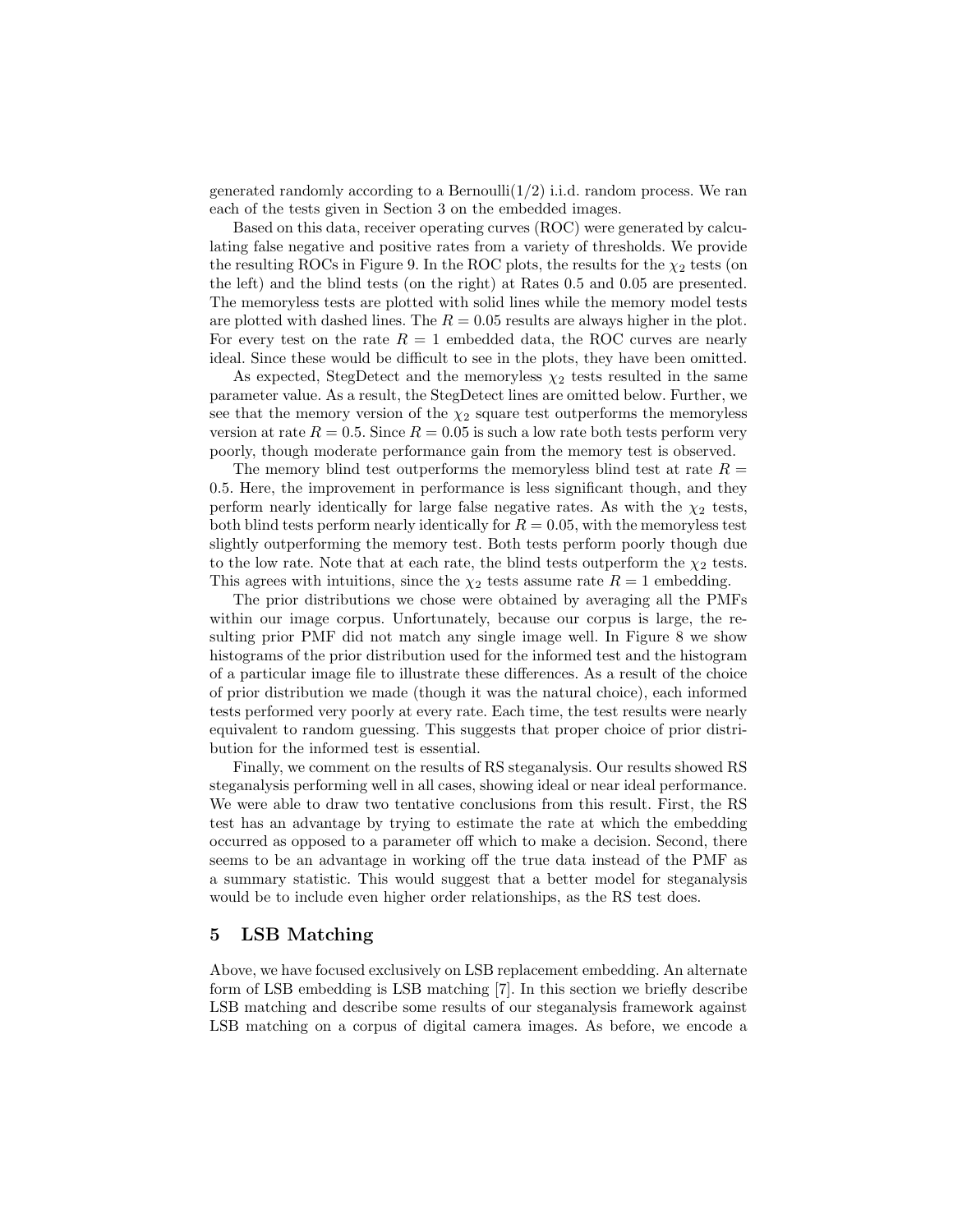

Fig. 8. Comparison of PMF used for informed test (a) and a sample PMF for a natural image (b). As can be seen in the image on the left, by averaging over the entire corpus of images a roughly flat PMF is achieved, significantly differing from the empirical PMF of any actual image.

message MSG into  $\mathbf{m}^N$  at rate R with  $m_i \in \{0, 1, \emptyset\}$ . LSB matching is defined as follows:

$$
y_i = \begin{cases} x_i \pm 1 & \text{if } LSB(y_i) \neq m_i \\ x_i & \text{if } LSB(y_i) = m_i \\ x_i & \text{if } m_i = \emptyset \end{cases}
$$

Whenever  $x_i$  is not one of the extreme values (i.e.,  $x_i \in \{0, 255\}$ ) the choice between addition and subtraction is made at random (each option being equally likely).

The effect of LSB matching on the PMF of an image contrasts with that of LSB replacement. Instead of the "stair-step" effect induced by replacement, LSB matching has a smoothing effect. Ignoring the "edge-effects" due to the embedding rule at the extreme values of the PMF, we can write  $p_R$  as a filtered version of p.

For memoryless PMFs  
For neighboring pixel PMFs  
where  

$$
\mathbf{p}_R = \mathbf{p} * \mathbf{f}
$$

$$
\mathbf{p}_R = \mathbf{p} * \mathbf{f} * \mathbf{f}^T
$$
where
$$
\mathbf{f} = (R/4, 1 - R/2, R/4)
$$

In these equations, the symbol  $*$  denotes convolution and the superscript  $f^T$  indicates transpose. Since embedding is done on a pixel by pixel basis, the neighboring pixel PMF equation consists of a convolution on each dimension. As can be seen by examining this filter, the filter is a moving average filter and thus has a smoothing effect. As with LSB replacement, as the rate increases the space of possible PMFs shrinks.

It is clear that simply applying the tests above designed for LSB replacement will be sub-optimal. In Figure 10 we demonstrate the results of applying our tests to 50 digital camera images. We note that the RS steganalysis offers no performance advantage at rate 1 and performs slightly worse than our tests at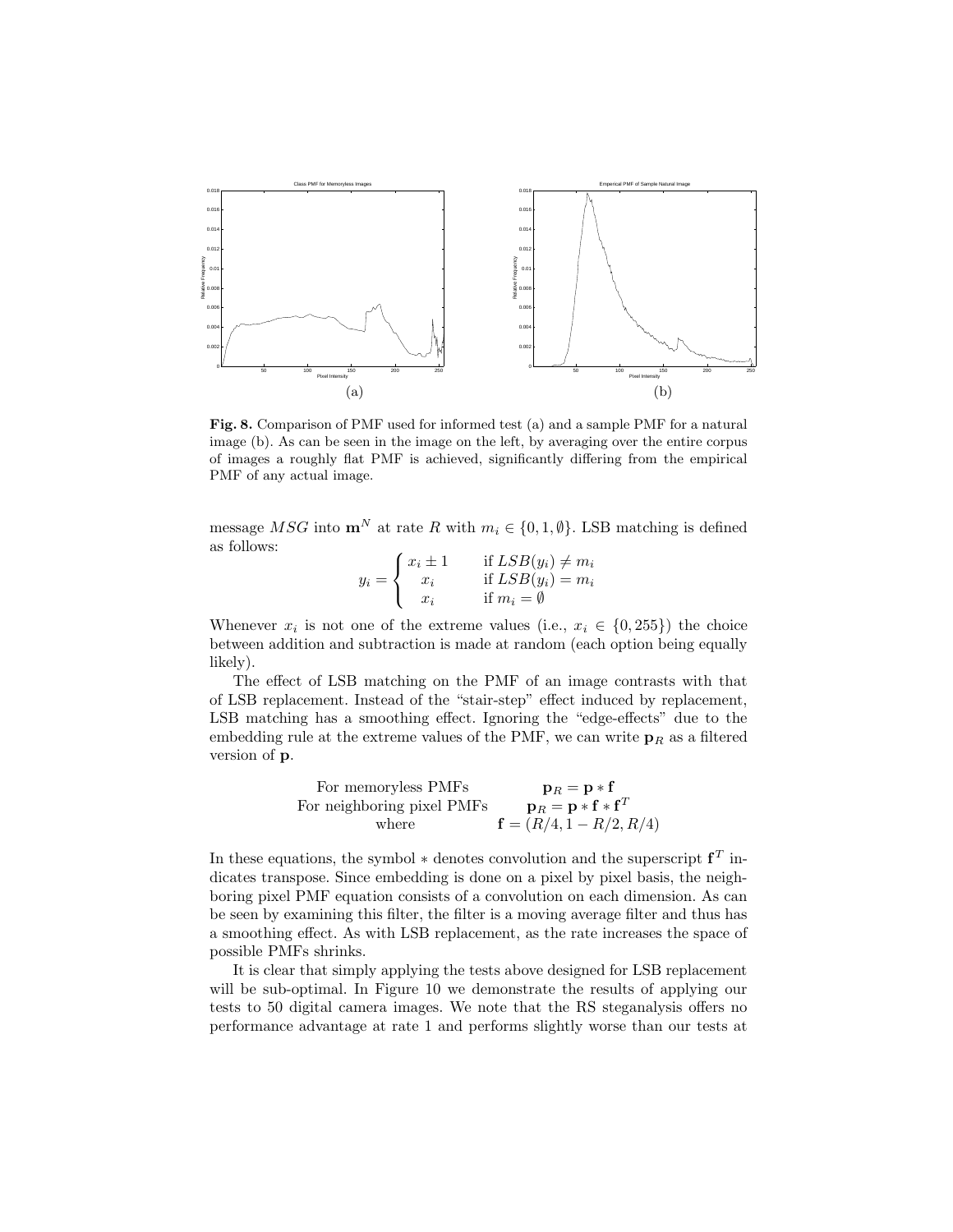

Fig. 9. ROC Curves for our tests applied to LSB replacement, over 350 digital camera images. In each of these plots, the rate  $R = 0.5$  are plotted in a darker shade while the rate  $R = 0.05$  are plotted in a lighter shade (and are consistently higher in the plot). In addition, memoryless tests are plotted with solid lines while memory tests are plotted in dashed lines. Results for all other tests are omitted for clarity.

rate 0.5. This is because RS steganalysis takes advantage of structural properties that are present only with LSB replacement and not LSB matching. Ker gives a more detailed overview of these properties [6]. Developing optimal tests for LSB matching (particularly in the blind case) is a part of ongoing work.

## 6 Related Work

Early work in detection of LSB embedding was done by Westfeld and Pfitzmann, who proposed a  $\chi_2$  test for detection [11]. Later, Westfeld introduced a generalization of the  $\chi_2$  test that succeeds even at low embedding rates; this test works by "hashing" parts of the image into different combinations, then running a test on each individual combination [10]. Westfeld also pointed out the possibility of estimating the length of embedded data, which our tests do not provide.

Provos and Honeyman created the StegDetect system and searched millions of pictures from the Internet looking for steganographic embedding using the Westfeld and Pfitzmann test [8]. Dabeer et al. introduced the hypothesis testing framework and proved the KL divergence test is the optimal LSB detector for memoryless covertext distributions [1]. Fridrich et al. analyzed the RS test, which takes into account spatial correlations of individual pixels [3]. Fridrich and Goljan later proposed another method based on local estimators that has similar performance to the RS test, but admits a cleaner theoretical derivation [4].

# 7 Conclusions and Future Directions

The gains achieved by considering the first order memory model over a memoryless assumption suggest that the extensions to higher-order memory models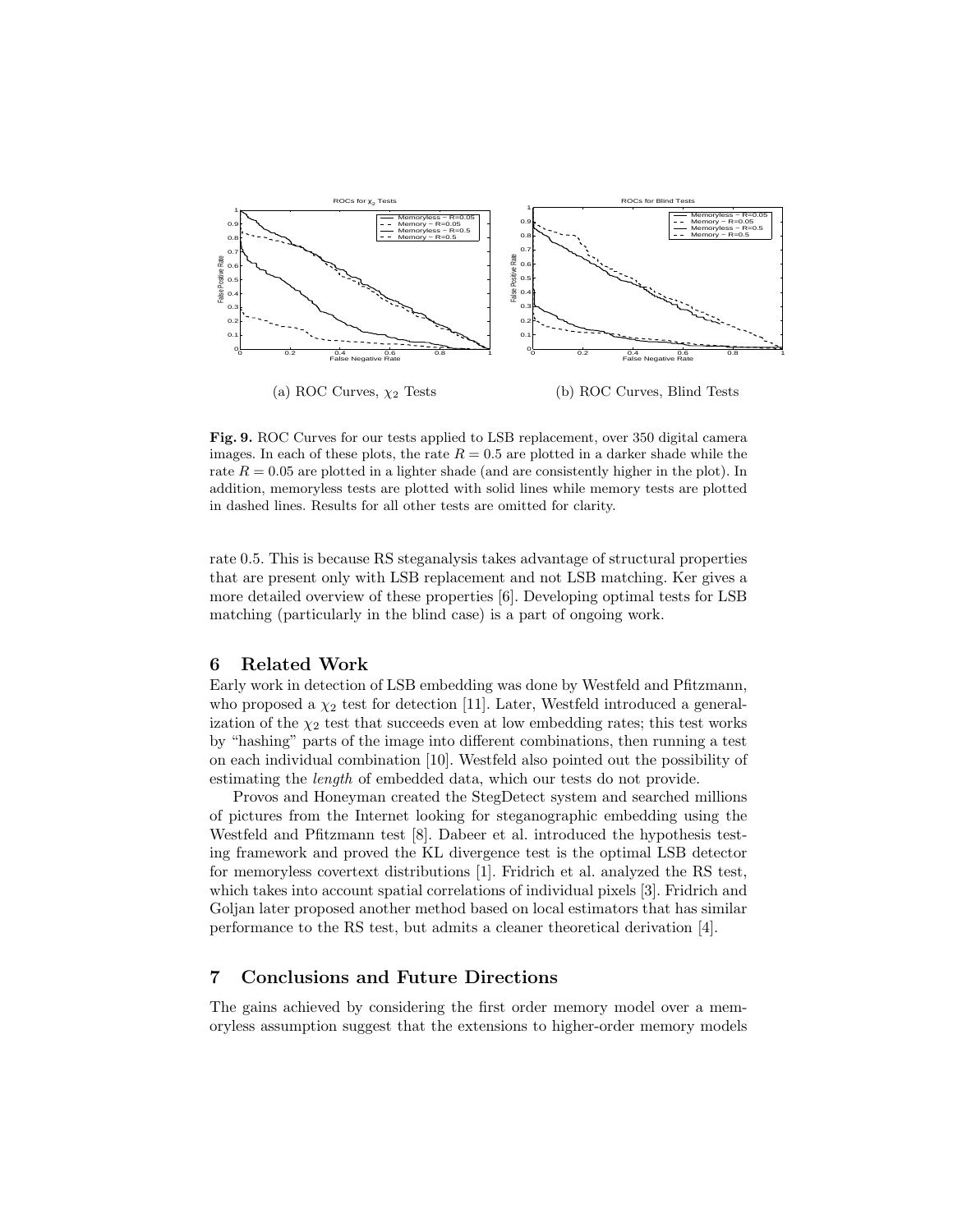

(c) ROC Curves,  $\chi_2$  Tests, Rate 0.5

(d) ROC Curves, Blind Tests, Rate 0.5

Fig. 10. ROC Curves for our tests on LSB matching, over 50 digital camera images. All embedding was performed at rate 1 and rate 0.5. Memoryless tests are plotted with solid lines while memory tests are plotted in dashed lines. The RS test curve for each rate is included on all graphs.